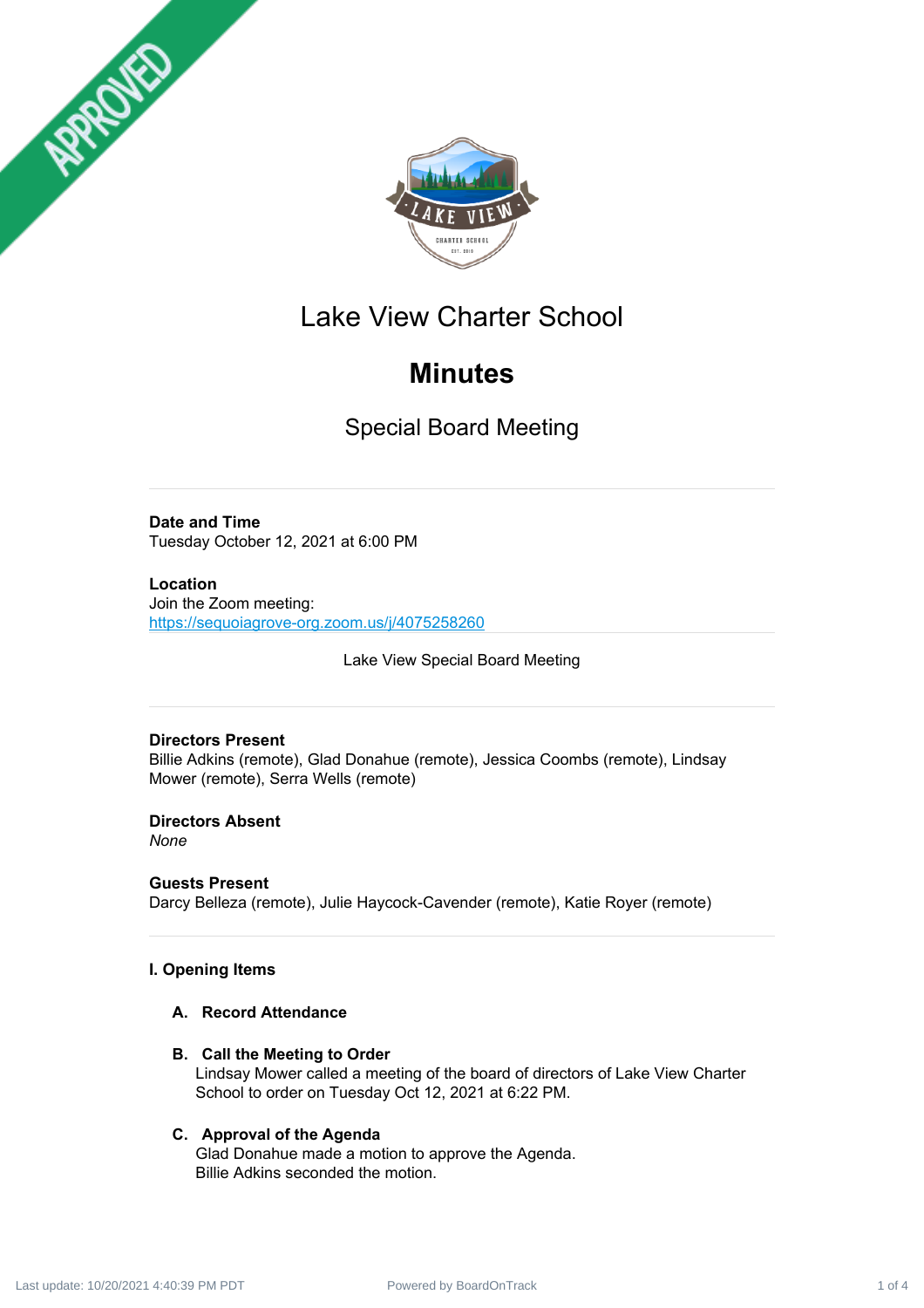The board **VOTED** to approve the motion.

**Roll Call** Billie Adkins Aye Serra Wells Aye Glad Donahue Aye Jessica Coombs Aye Lindsay Mower Aye

### **D. Public Comments**

No public comments.

#### **II. Operations**

#### **A. COVID-19 Testing Policy**

Billie Adkins made a motion to approve the COVID-19 Testing Policy. Glad Donahue seconded the motion. Julie Haycock-Cavender presented the COVID-19 Testing Policy. Glad Donahue inquired about offering an incentive to get vaccinated. Staff will check into permissibility of offering incentives. The board **VOTED** to approve the motion. Like the Charter Contract 2 of 4 Lake View Charter School - Special Board - Minutes - Tuesday October 12, 2021<br>
The Lake View Charter School - Special Board - Minutes - Minutes - Minutes - Minutes - Minutes - Minutes - Mi

**Roll Call** Lindsay Mower Aye Billie Adkins Aye Glad Donahue Aye Serra Wells Aye Jessica Coombs Aye

#### **B. COVID-19 Schoolwide Health and Safety Policy**

Lindsay Mower made a motion to approve the COVID-19 Schoolwide Health and Safety Policy.

Billie Adkins seconded the motion.

Julie Haycock-Cavender presented the COVID-19 Schoolwide Health and Safety Policy.

The board **VOTED** to approve the motion. **Roll Call** Lindsay Mower Aye Billie Adkins Aye Jessica Coombs Aye Glad Donahue Aye Serra Wells Aye

#### **C. Uniform Complaint Policy and Procedures**

Billie Adkins made a motion to approve the Uniform Complaint Policy and Procedures. Glad Donahue seconded the motion. Julie Haycock-Cavender presented the Uniform Complaint Policy and Procedures.

The board **VOTED** unanimously to approve the motion.

#### **III. Governance**

#### **A. Resolution Regarding AB361**

Lindsay Mower made a motion to approve the Resolution Regarding AB361. Serra Wells seconded the motion.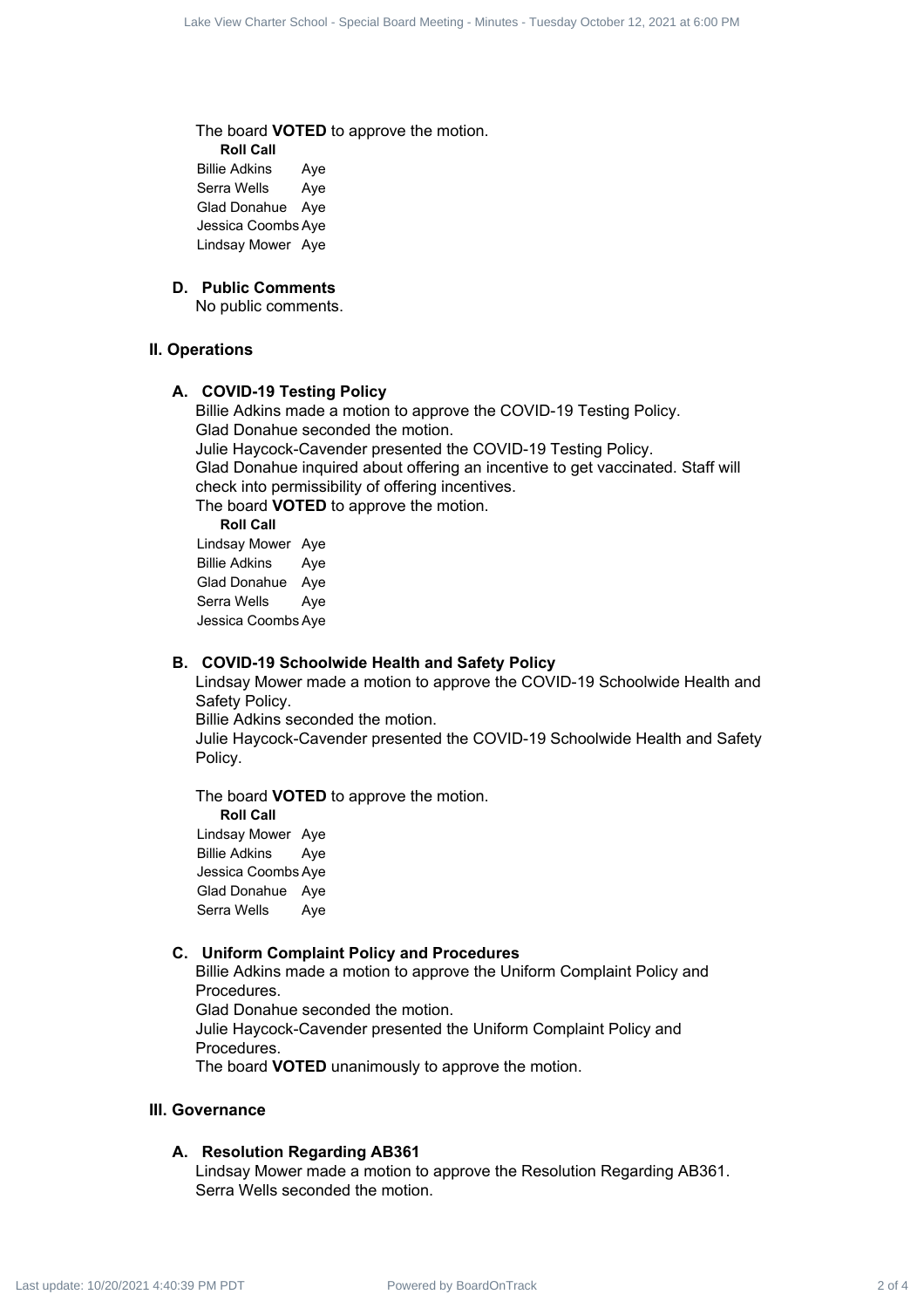Julie Haycock-Cavender presented the Resolution Regarding AB361. Darcy Belleza presented the AB361 and COVID Teleconferencing slides. The board **VOTED** unanimously to approve the motion. No comments or requests.

#### **IV. Closing Items**

#### **A. Board of Director's Comments & Requests**

#### **B. Announcement of Next Regular Scheduled Board Meeting**

Lindsay Mower announced the Next Regular Scheduled Board Meeting is October 20, 2021 at 4:30 PM.

Julie Haycock-Cavender announced that legal counsel recommended to do Brown Act Training in a public forum.

Brown Act Training will take place at the Next Regular Scheduled Board Meeting.

#### **C. Adjourn Meeting**

Glad Donahue made a motion to adjourn the meeting. Lindsay Mower seconded the motion. The board **VOTED** unanimously to approve the motion. There being no further business to be transacted, and upon motion duly made, seconded and approved, the meeting was adjourned at 6:58 PM.

Respectfully Submitted, Lindsay Mower

Prepared by: Katie Royer

Noted by:

#### Board Secretary

Public Comment Rules: Members of the public may address the Board on agenda or non-agenda items through the teleconference platform, Zoom. Zoom does not require the members of the public to have an account or login. Please either utilize the chat option to communicate to the administrative team of your desire to address the Board or simply communicate orally your desire to address the Board when the Board asks for public comments. Speakers may be called in the order requests are received. Comments are limited to 2 minutes each, with no more than 15 minutes per single topic. If a member of the public utilizes a translator to address the Board, those individuals are allotted 4 minutes each. If the Board utilizes simultaneous translation equipment in a manner that allows the Board to hear the translated public testimony simultaneously, those individuals are allotted 2 minutes each. By law, the Board is allowed to take action only on items on the agenda. The Board may, at its discretion, refer a matter to school staff or calendar the issue for future discussion. Where Contract 3 of 4 Lake View Charter 3 of 4 Lake View Charter 3 of 4 Lake View Charter 3 of 4 Lake View Charter 3 of 4 Lake View Charter 3 of 4 Lake View Charter 3 of 4 Lake View Charter 3 of 4 Lake View Charter 3 of

Note: The Governing Board encourages those with disabilities to participate fully in the public meeting process. If you need a disability-related modification or accommodation, including auxiliary aids or services, to participate in the public meeting, please contact the Governing Board Office at (530) 927-5137 at least 48 hours before the scheduled board meeting so every reasonable effort can be made to accommodate you.